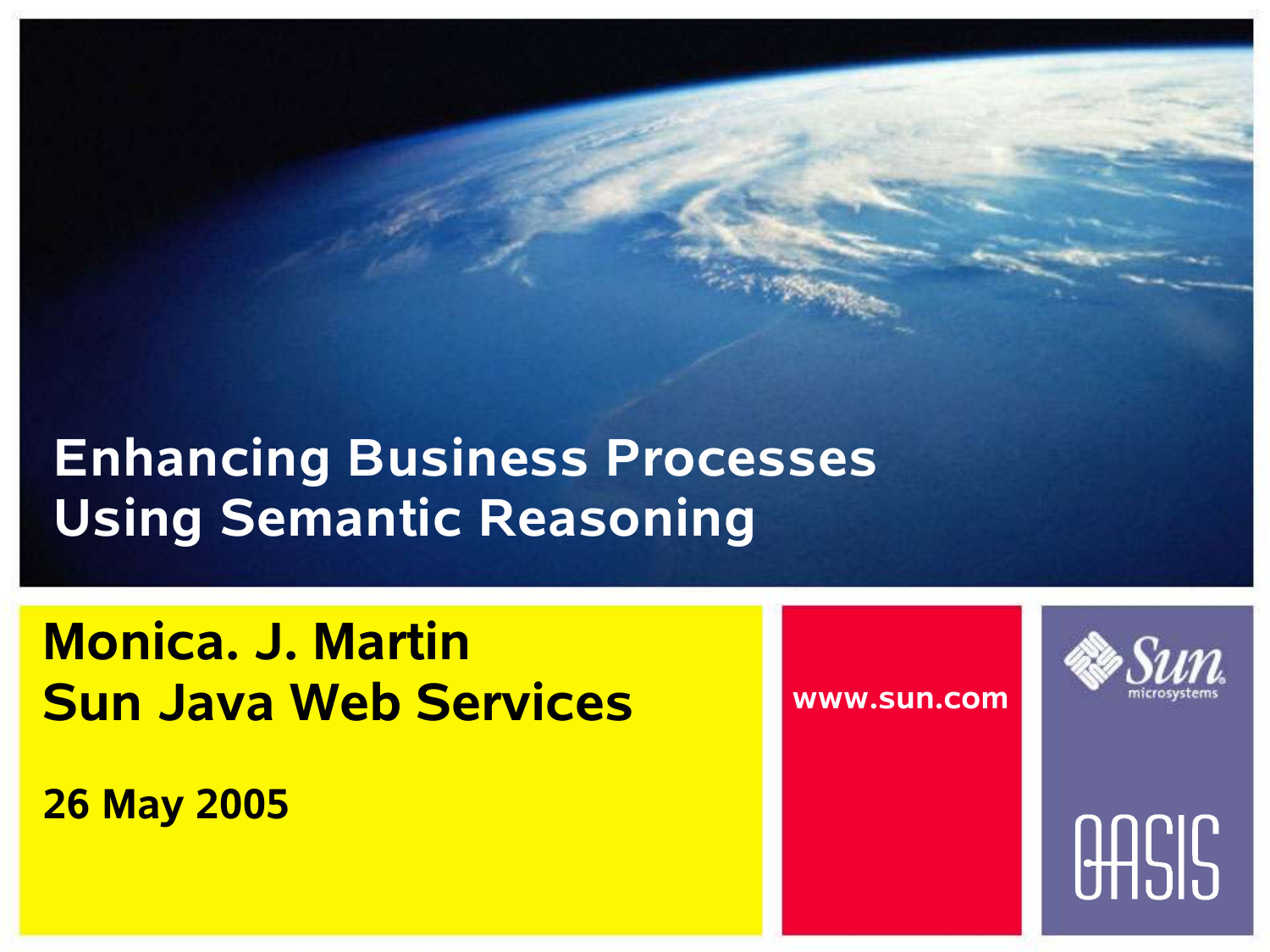

### **Presentation Outline**

- Industry landscape
- Standards landscape
- Needs for and use of semantic reasoning
- Forward progress and examples
- Opportunities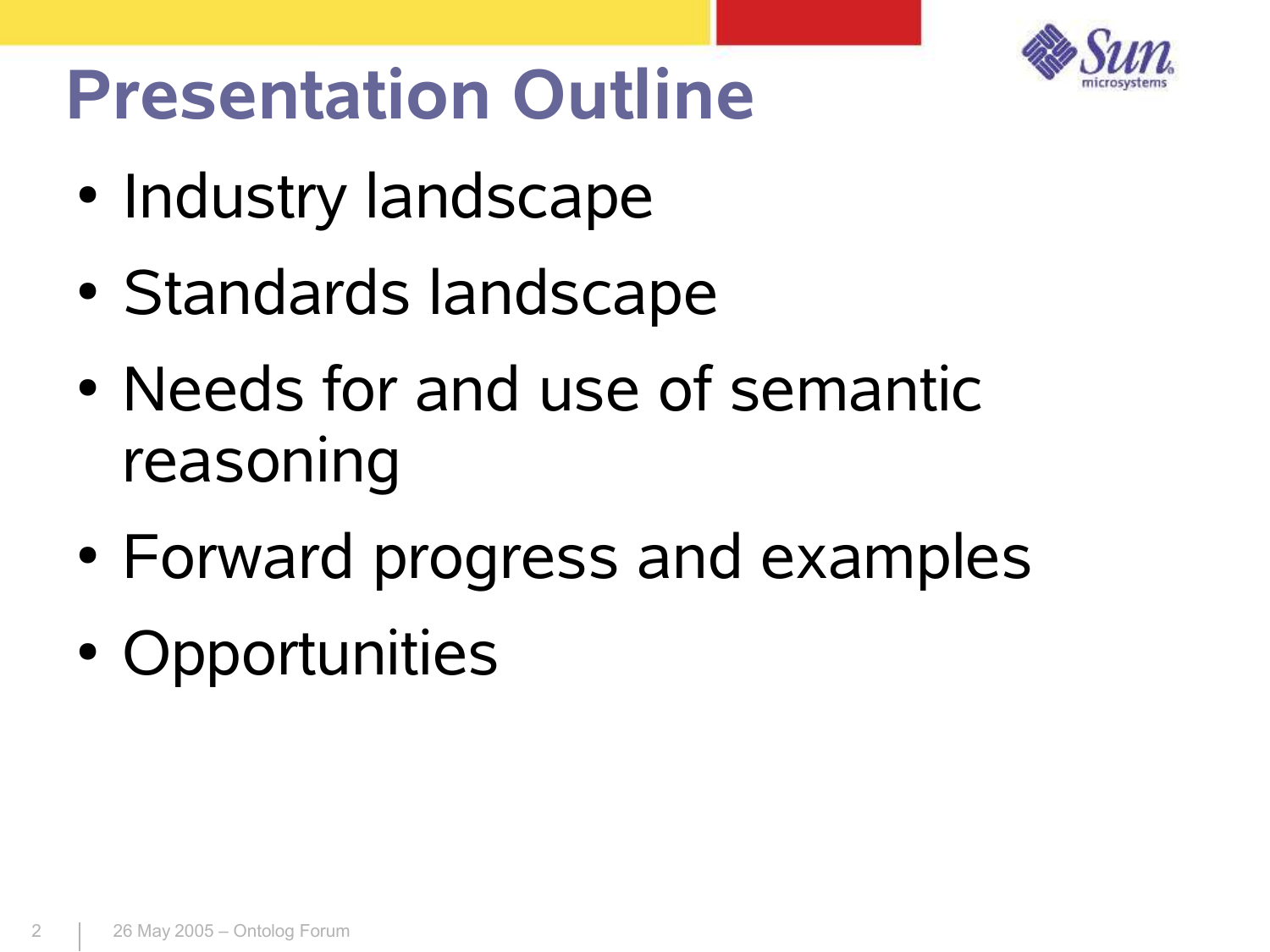

## **Industry Landscape [1 of 3]**

• Business Processes and BPM

*'Classic' BPM: Assessment, analysis, modeling, definition and subsequent operational implementation of the core business processes of an organization (or other business entity)*

- Multiple terms / levels of understanding
	- Classic workflow (human interaction)
	- Automated processes
		- Visualize, abstract, and execute/monitor
	- Models: Notations, semantics, constraints...
		- Conceptualize
		- Describe or declare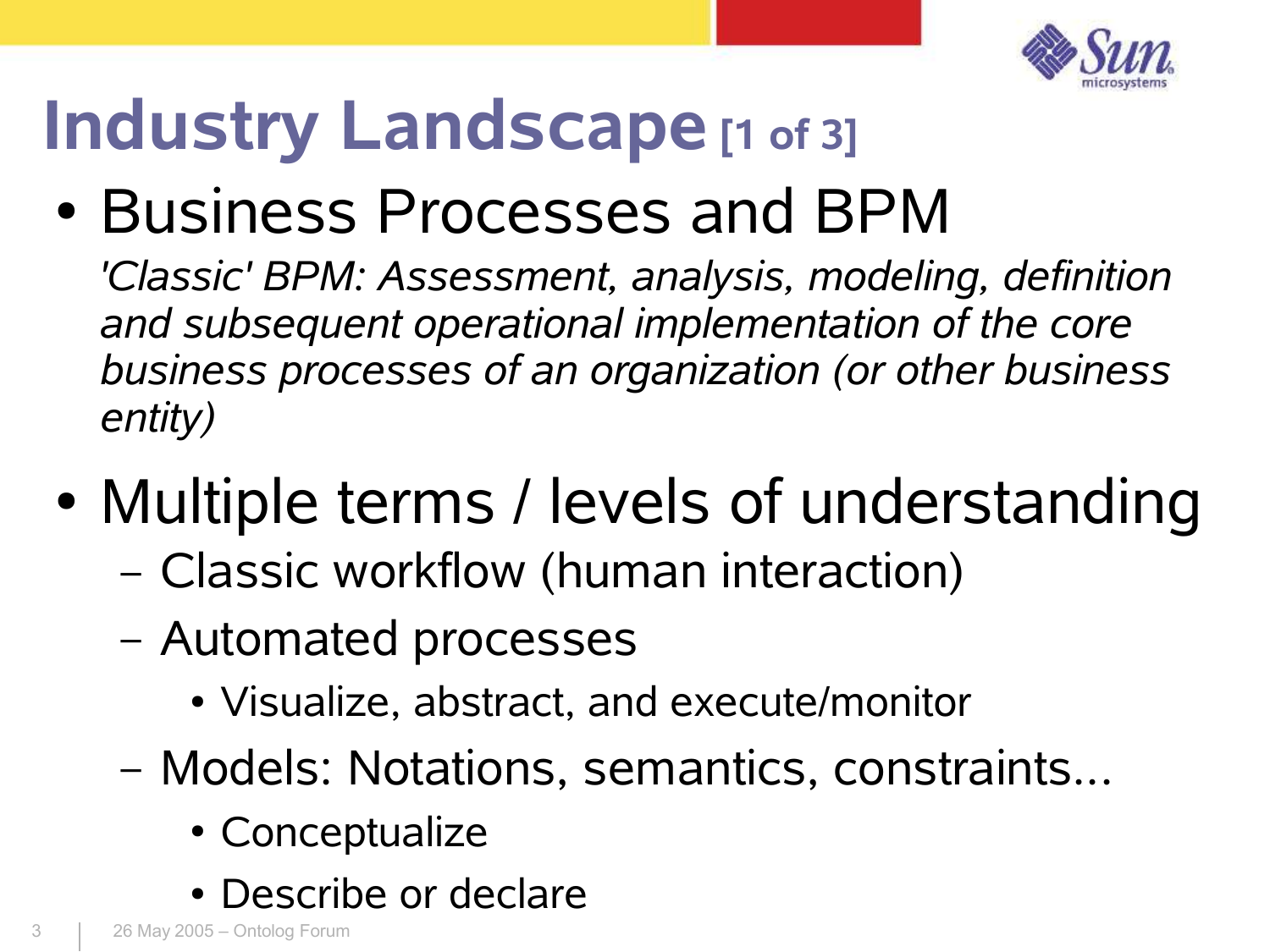

## **Industry Landscape [2 of 3]**

- Where do processes fit?
	- With applications (now discrete or composed services)
	- Within an entity or domain of control
	- Across entities or domains of control
- (very) Basic common terminology
	- Orchestration: Running processes under centralized control or from one view
	- Choreography: Message exchange sequence
	- Collaboration: Partner interactions across domains of control (may include choreography)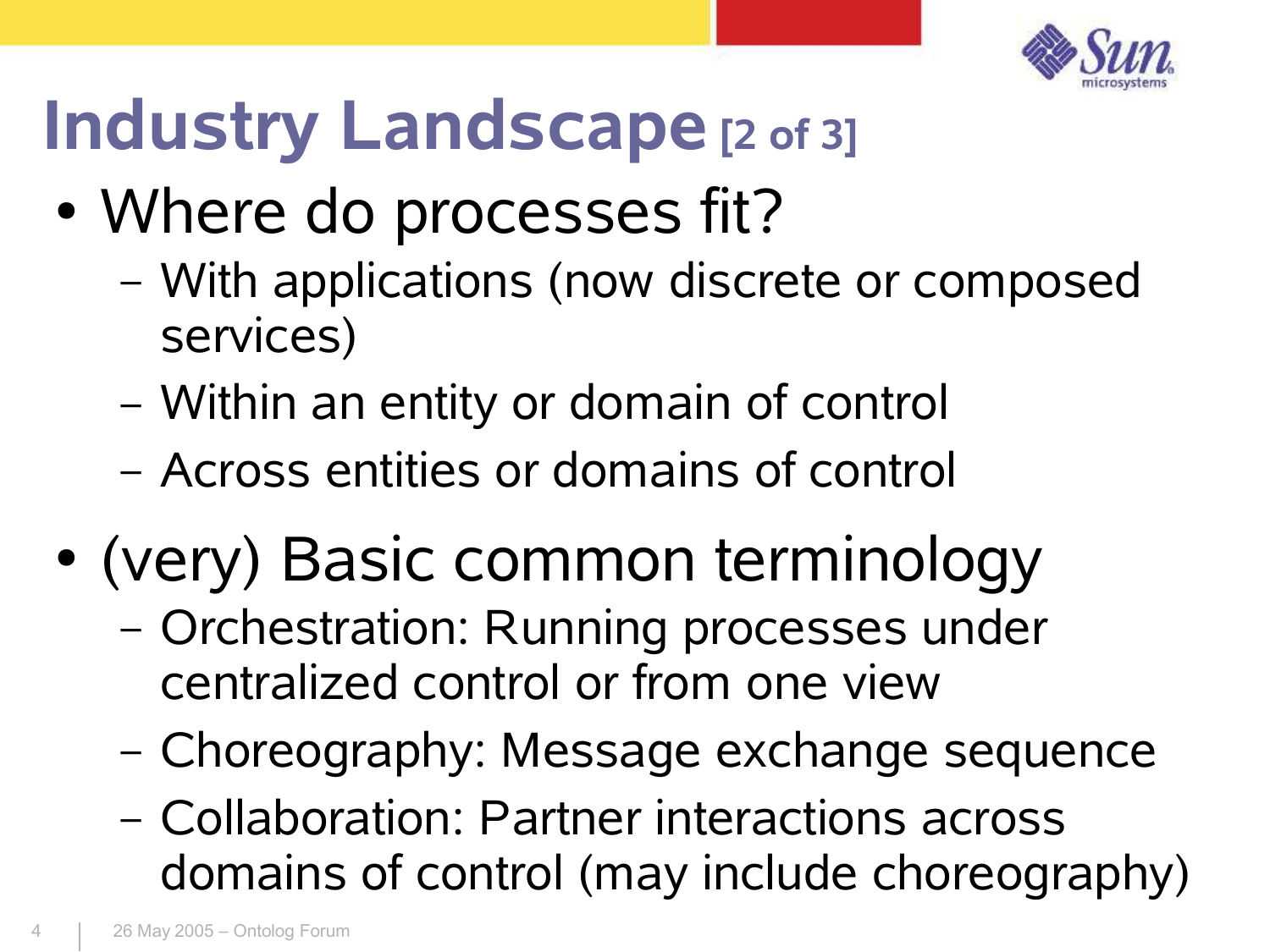

### **Industry Landscape [3 of 3]**

#### **Business Collaboration**

*Business obligation to respond in 2 days Provide non-repudiation Business signal required*

#### **Orchestration**

*Loan approver requests a credit check. If error in processing, fault occurs. The loan approver process instance correlates its request a subsequent*



#### **Choreography**

*Loan approver requests either a credit check or assessment. Passive observation or active control that may recognizes sequence of messages of executable process views.*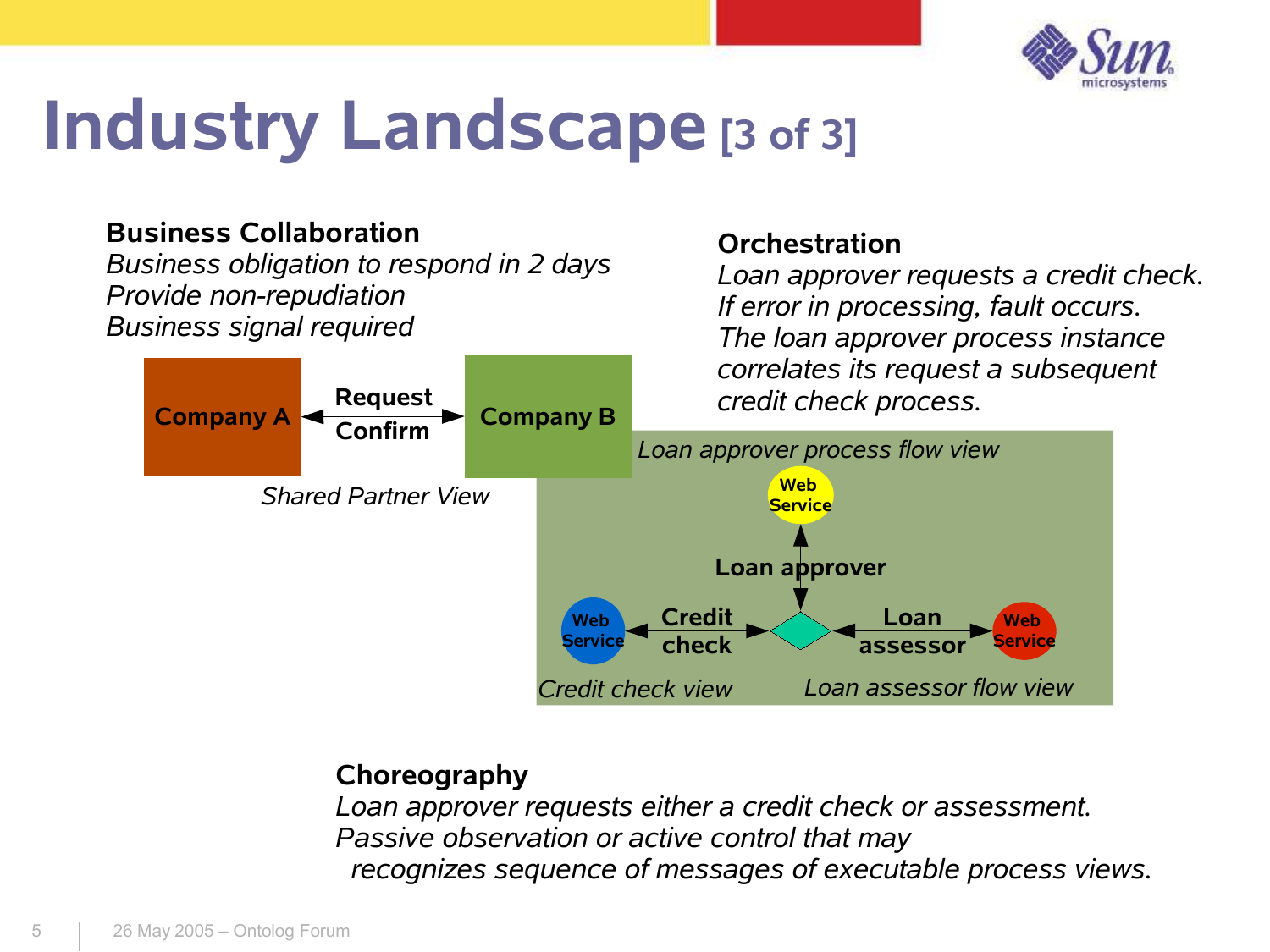

### **Standards Landscape (1 of 4)**

- BPM-related standards / specifications 'in play' include:
	- JSR 208 Java™ Business Integration
	- WS-Business Process Execution Language (WS-BPEL)
	- ebXML Business Process Specification Schema (BPSS)
	- WS-Choreography Description Language (WS-CDL)
	- Business Process Management Language (BPML)
	- Business Process Modeling Notation (BPMN)
	- BP Definition Metamodel (BPDM)
	- Unified Modeling Language™
	- UN/CEFACT Modeling Methodology (UMM), and
	- PSL, CL, EPC, XPDL, XLANG, WSFL, WSCL, WSCI...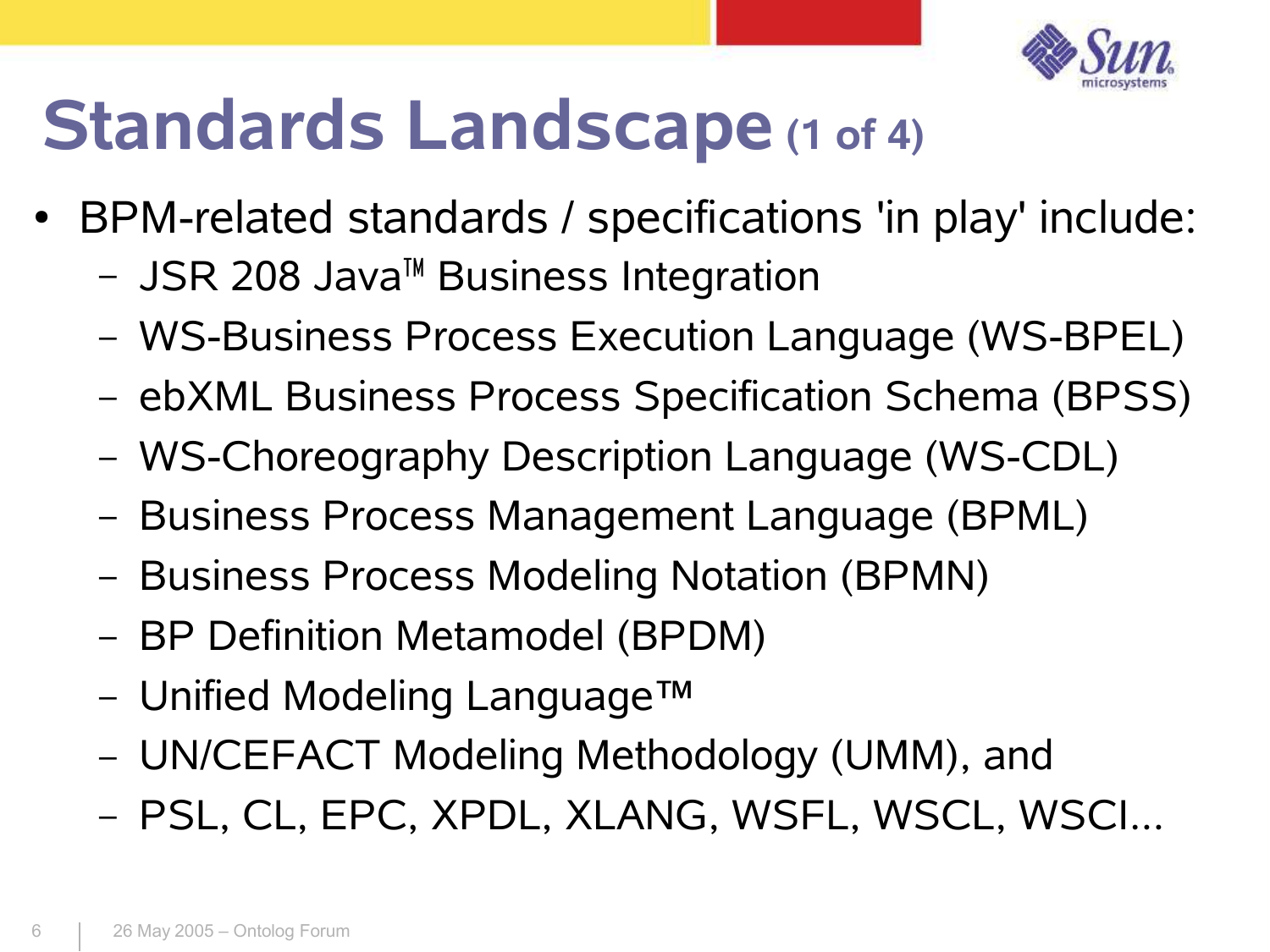

## **Standards Landscape (2 of 4)**

### **Orchestration**

...<invoke partnerLink="customer" portType="sns:shippingServiceCustomerPT" operation="shippingNotice" inputVariable="shipNotice"> <correlations> <correlation set="shipOrder" pattern="out"/> </correlations> </invoke> </sequence>

</case>...

### Choreography

operation="**deliveryDetails**" channelVariable="**DeliveryDetailsC**"> <description type="**description**">**Pass back shipping details to the buyer**</description> <participate relationshipType="**ShipperBuyer**" fromRole="**ShipperRoleType**" toRole="**BuyerRoleType**" /> <exchange name="**sendDeliveryDetails**" informationType="**DeliveryDetailsType**" action="**request**"> </exchange> </interaction> </sequence> </choice> </sequence> </choreography> </package>

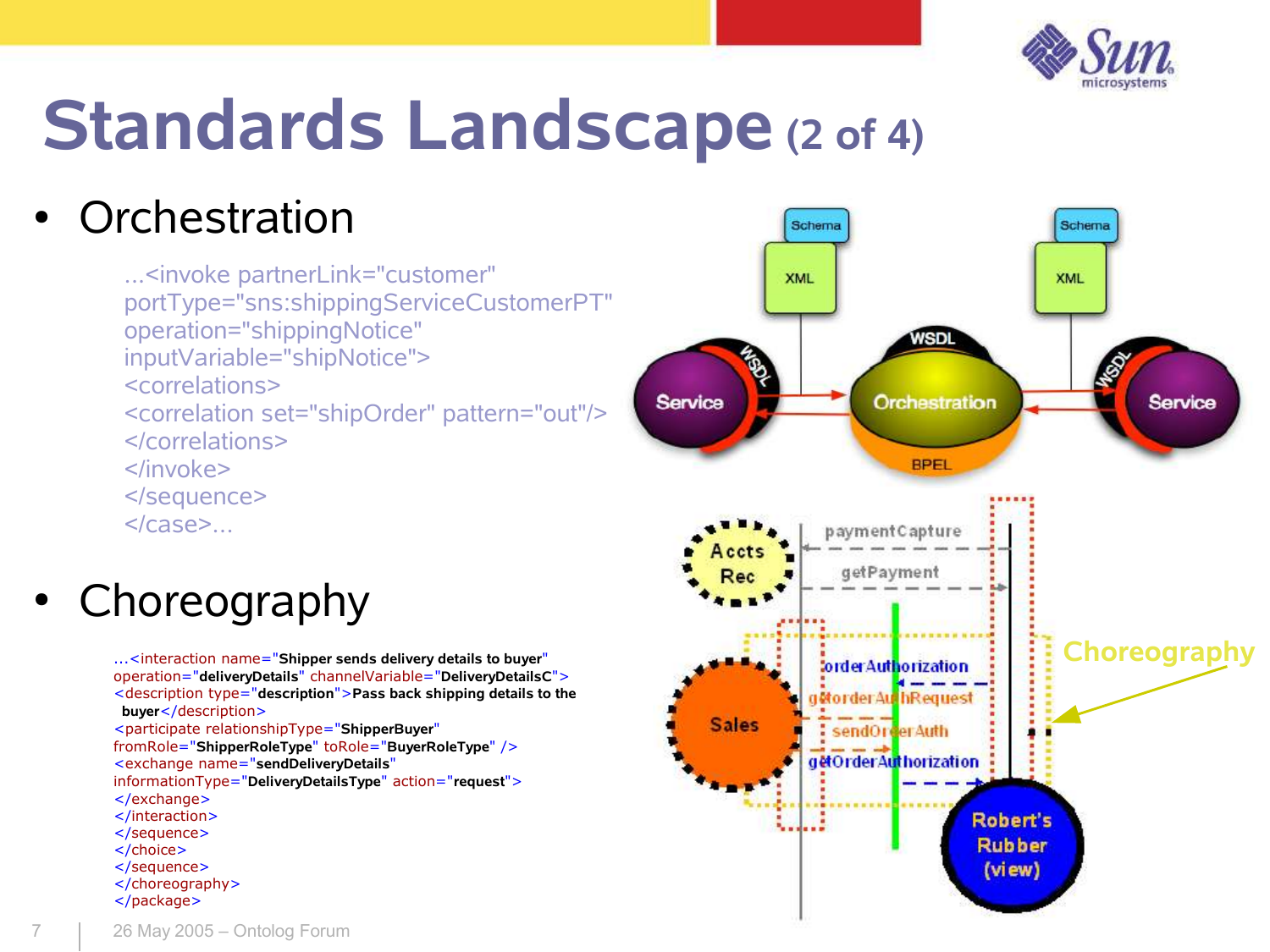

### **Standards Landscape (3 of 4)**



</ComplexBusinessTransactionActivity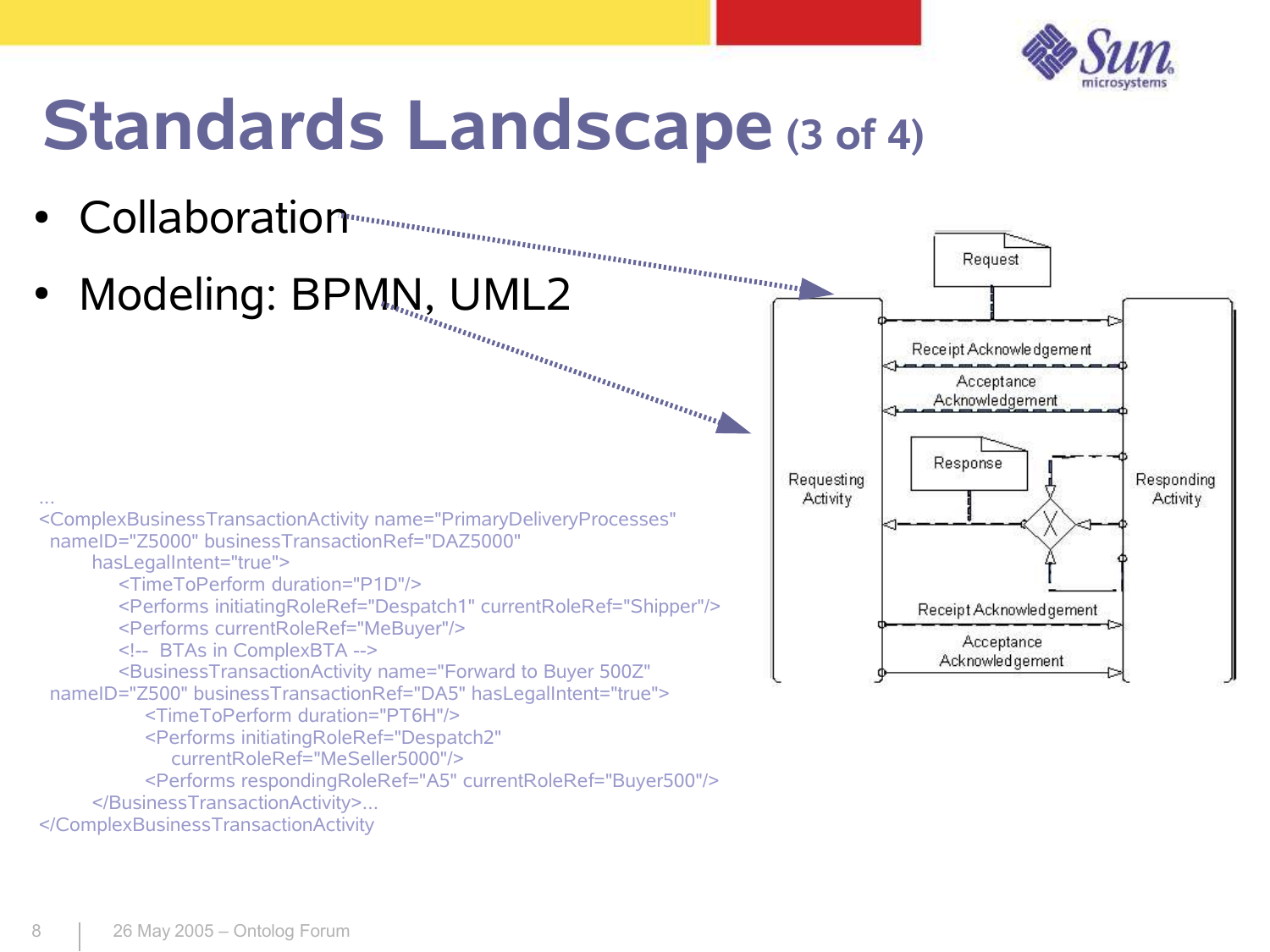

### **Standards Landscape (4 of 4)**

- Focus evolving to: Mathematical logic
	- Association
	- **Simulation**
	- Metamodels
	- State machines
	- Petri nets
	- Service models more...
- **Building blocks**

#### **Mendling et al.: A Comparison of XML Interchange Formats for BPM, 2004**

|                         | <b>MGRB</b>         | <b>BPEL4WS</b> |            | $\frac{\text{BPM}}{\text{BPM}}$ | $\overline{BPS}$ | EPML | <b>STAIO</b> |     | PNML<br>UML ActD. | WS-CDL | wscr |     | <b>TESM</b><br>TOSM | <b>NATK</b> | <b>ZEDL</b>         |
|-------------------------|---------------------|----------------|------------|---------------------------------|------------------|------|--------------|-----|-------------------|--------|------|-----|---------------------|-------------|---------------------|
| Task I/O                | Ŷ.                  | $+$            | $+$        | $+$                             | $+$              | Ľ.   | $+$          |     | $+$               | $+$    | $+$  | $+$ | $\ddot{}$           | $+$         | $+$                 |
| <b>Task Address</b>     | Ŷ                   | $+$            | $+$        | $\div$                          |                  |      | $+$          |     |                   | $+$    | $+$  | $+$ | $\ddot{}$           | ÷           | $+$                 |
| Ouality Attributes      | Ŷ                   | ×.             |            | w.                              | $+$              | ш'n, | $\ddot{}$    | ÷   | à.                |        | цý.  | ä,  | $\ddot{}$           |             | Уm.                 |
| Protocol                | $\hat{\mathcal{C}}$ | $+$            |            | $+$                             |                  | χý,  | $\ddot{}$    |     | a.                | $\pm$  | $+$  | $+$ | $\ddot{}$           | $\pm$       | ω,                  |
| Control Flow            | Ť                   | $+$            | $\ddot{+}$ | $\pm$                           | $\div$           | $+$  | $+$          | $+$ | $+$               | $+$    | $+$  | $+$ | $\ddot{}$           | $+$         | $+$                 |
| Data Handling           | Ŷ                   | $+$            | $\pm$      | $+$                             |                  | Ω.   | Ϋ́,          |     | $\div$            | $+$    |      | Z.  | $+$                 | U.          | $\ddot{\textbf{r}}$ |
| Instance Identity       | Ŷ,                  | $+$            | $+$        |                                 |                  | 28   |              |     | ă.                | z      | $+$  | Ž.  | $+$                 | $\pm$       | $\mathcal{L}$       |
| Roles                   | 2                   | $+$            | $+$        | $+$                             | $+$              | £,   | $\ddot{}$    |     | $+$               | $+$    | $+$  | a)  | $\ddot{}$           | $+$         | $+$                 |
| Events                  | Ŷ                   | $+$            | $+$        | $+$                             | L.               | $+$  |              | ÷   |                   |        | ٠    | ä,  | $+$                 | $\pm$       | $+$                 |
| Exceptions              | $\gamma$            | $+$            | $+$        | $+$                             | $+$              |      |              |     | $+$               | $+$    | $+$  |     | $+$                 | $+$         | $+$                 |
| Transactions            | Ŷ                   | $+$            | $+$        | $+$                             | ÷                | 29   | œ.           |     |                   | $+$    | $+$  | ΩĆ, | 29                  | $+$         | χ,                  |
| <b>Graphic Position</b> | $\gamma$            | Ľ.             |            | $+$                             | ä.               | $+$  |              | $+$ | $+$               |        | a.   |     |                     |             |                     |
| <b>Statistical Data</b> | Ŷ,                  | ω.             |            |                                 |                  |      |              |     |                   |        |      |     |                     |             | $+$                 |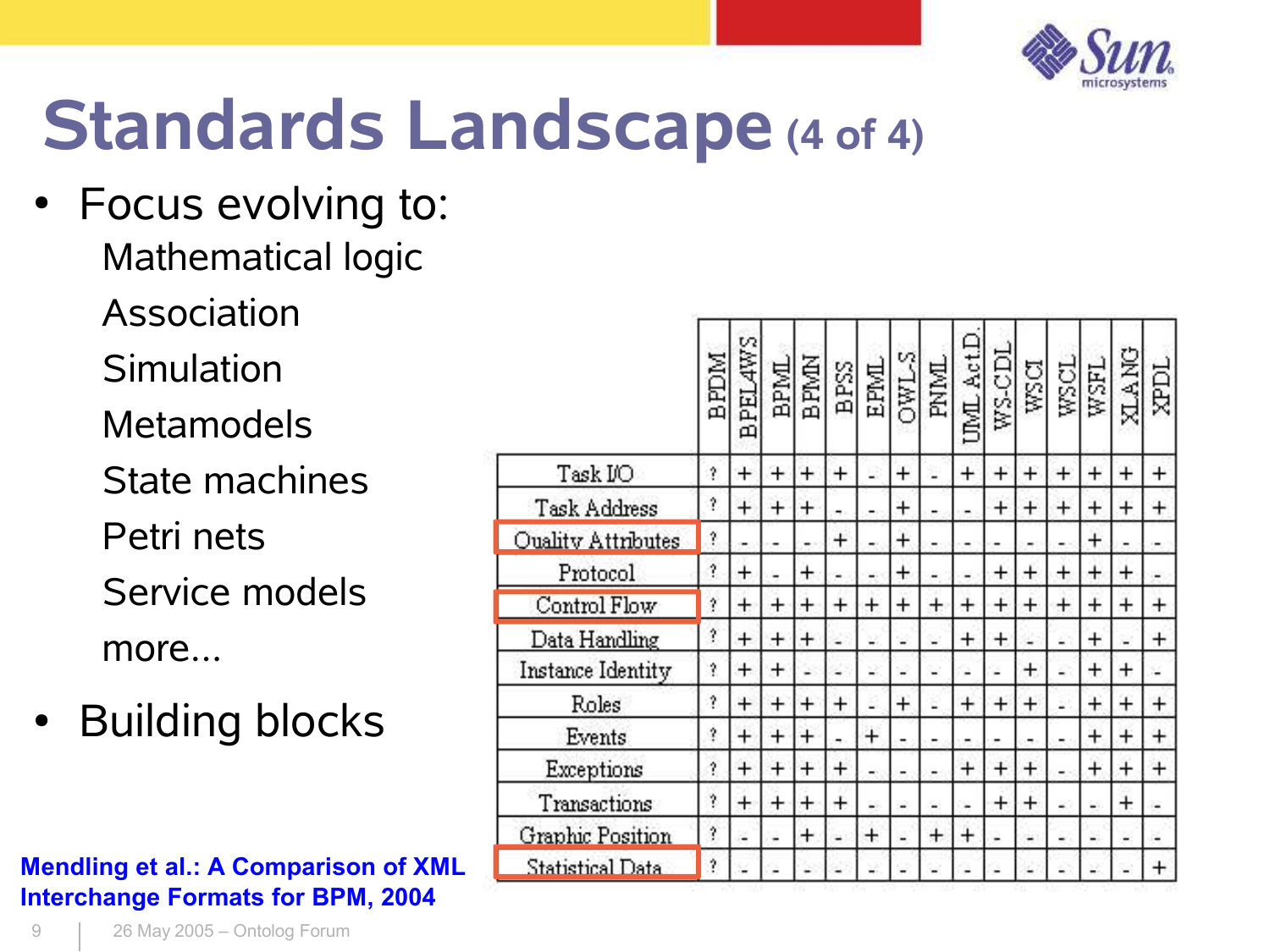

### **Semantic Reasoning Building Blocks**

- Where does semantic reasoning fit in a pragmatic world? (short list)
	- Expression reasoning
	- Metadata for design and usage
	- Conditions and constraints, policy, context
	- Domain vocabularies that support content
	- Process matching and compatibility
- Why pragmatism (iterative progress)? – Emphasis on saving costs, productivity and business justification to change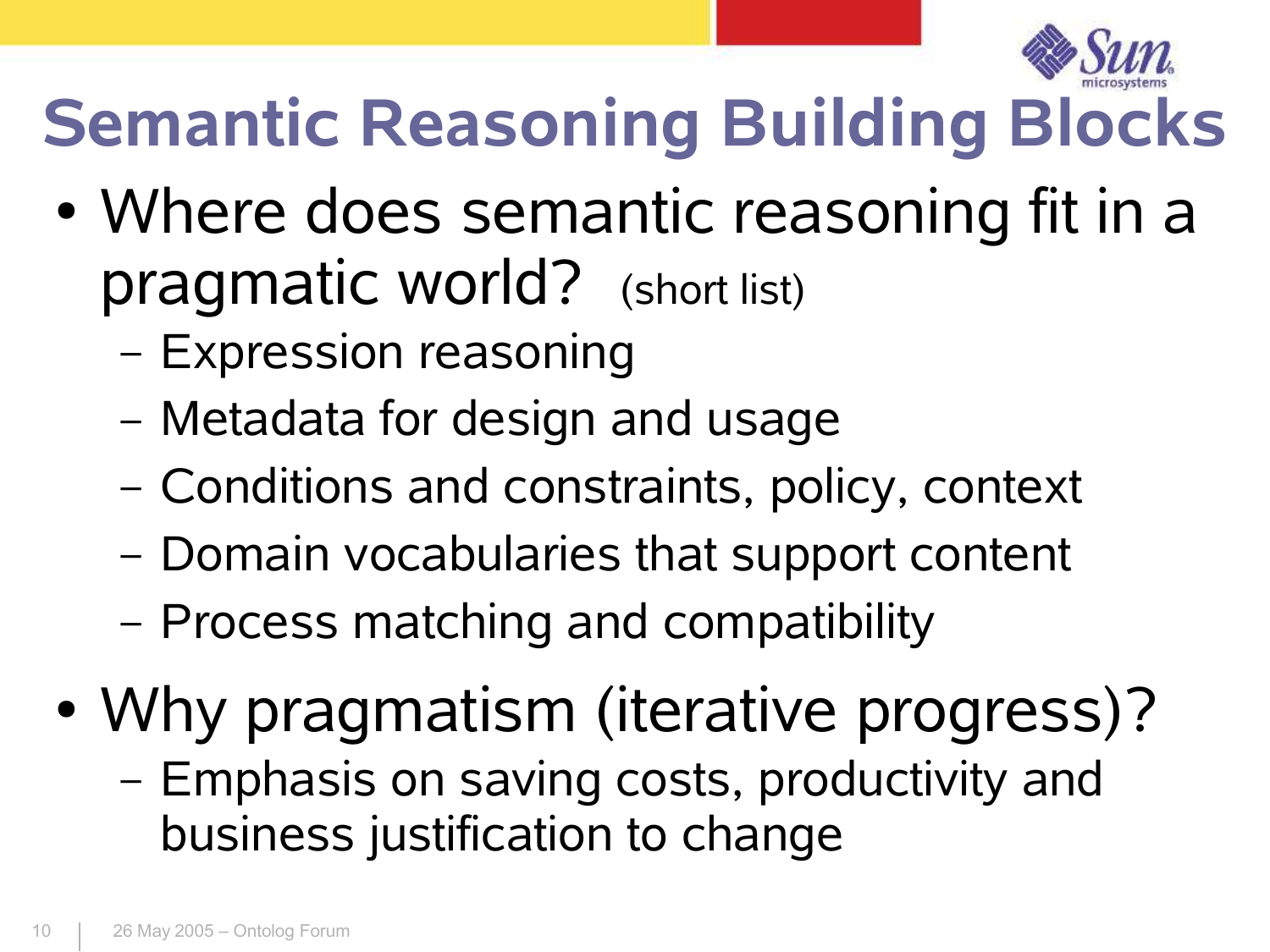

### **Semantic Reasoning Building Blocks** Quote: OWL-S

*..."To make use of a Web service, a software agent needs a computerinterpretable description of the service, and the means by which it is accessed. An important goal for Semantic Web markup languages, then, is to establish a framework within which these descriptions are made and shared. Web sites should be able to employ a standard ontology, consisting of a set of basic classes and properties, for declaring and describing services, and the ontology structuring mechanisms of OWL provide an appropriate, Web-compatible representation language framework within which to do this..."*



*http://www.daml.org/services/owl-s/1.1/overview/*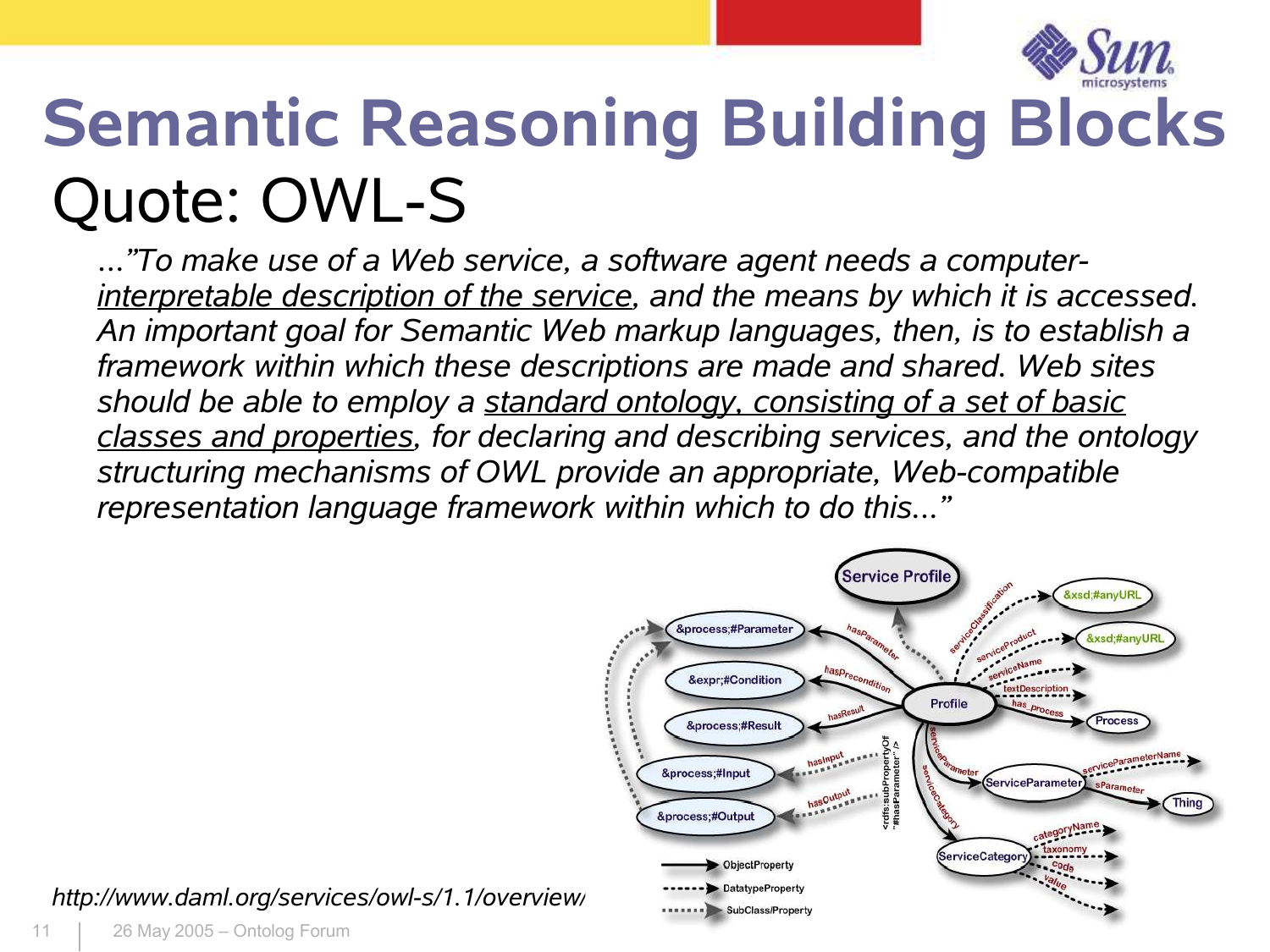

## **Building Towards 'Certainty'**

- Evidence of ongoing progress (short list)
	- Semantic variables
	- Conformance typing and mathematical mapping
	- Domain content and process reasoning
		- For semantic understanding and assembly of content
		- For reasoning on content and processes
- Goal: Flexibility and business agility
	- Example: 'Adaptive trading networks' where partners respond quickly to global demands
		- Forrester Research, 21 April 2005
	- Provides basis for use of ontological approaches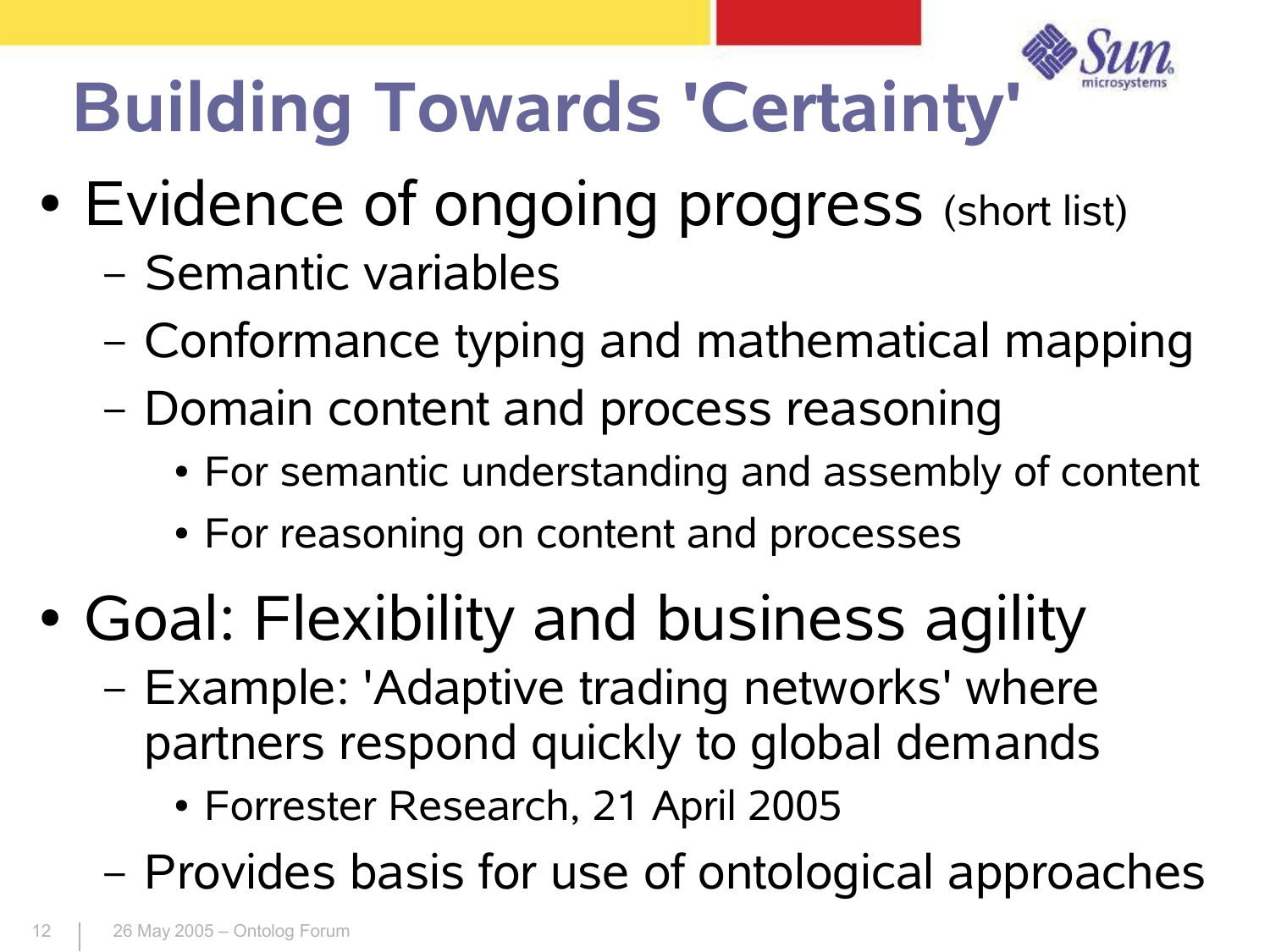

### **Reasoning Example [1 of 5]**

- Semantic variables: Elements used to bind semantics to other objects
	- Condition expressions
	- Triggers, events
	- Content characteristics
	- Activities themselves

Simplistic example:

*<Variable name="PO Accepted" nameID="H7YIUSOP" businessTransactionActivityRef="ID122A39C23" businessDocumentRef="ID1012">*

*<ConditionExpression expressionLanguage="XPath1" expression="//POAck[@status='Reject']"/>*

*</Variable>*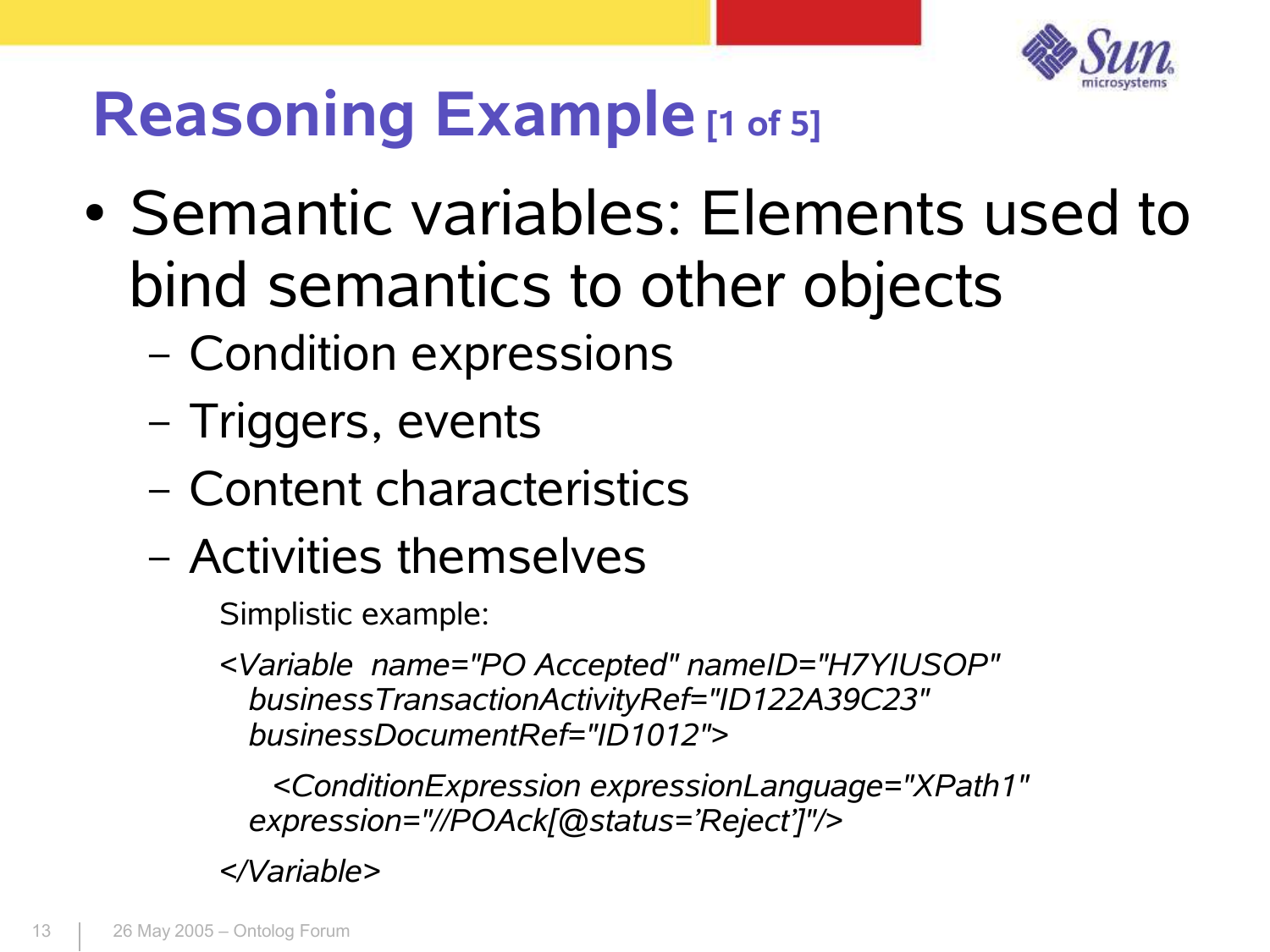

### **Reasoning Example [2 of 5]**

- Conformance typing system
	- π (pi-) calculus based: Session and causality types proposed to prevent deadlock
	- Branching and, on match, selection of clientserver of request-response
	- Static/ dynamic checking

Use case 2  
\n
$$
P_1 = \overline{c}40k
$$
; C  
\n $\overline{Server}$   
\n $\overline{Server}$   
\n $\overline{Server}$   
\n $\overline{Server}$   
\n $\overline{Server}$   
\n $\overline{Server}$   
\n $\overline{Server}$   
\n $\overline{Server}$   
\n $\overline{Server}$   
\n $\overline{Server}$   
\n $\overline{Server}$   
\n $\overline{Serror}$   
\n $\overline{Serror}$   
\n $\overline{Serror}$   
\n $\overline{Serror}$   
\n $\overline{Serror}$   
\n $\overline{Serror}$   
\n $\overline{Serror}$   
\n $\overline{Serror}$   
\n $\overline{Serror}$   
\n $\overline{Serror}$   
\n $\overline{Serror}$   
\n $\overline{Serror}$   
\n $\overline{Serror}$   
\n $\overline{Serror}$   
\n $\overline{Serror}$   
\n $\overline{Serror}$   
\n $\overline{Serror}$   
\n $\overline{Serror}$   
\n $\overline{Serror}$   
\n $\overline{Serror}$   
\n $\overline{Serror}$   
\n $\overline{Serror}$   
\n $\overline{Serror}$   
\n $\overline{Serror}$   
\n $\overline{Serror}$   
\n $\overline{Serror}$   
\n $\overline{Serror}$   
\n $\overline{Serror}$   
\n $\overline{Serror}$   
\n $\overline{Serror}$   
\n $\overline{Serror}$   
\n $\overline{Serror}$   
\n $\overline{Serror}$   
\n $\overline{Serror}$   
\n $\overline{Serror}$   
\n $\overline{Serror}$   
\n $\overline{Serror}$   
\n $\overline{Serror}$   
\n $\overline{Serror}$   
\n $\overline{Serror}$   
\n $\overline{Serror}$   
\n $\overline{Serror$ 

Client

Client (a) =  $\overline{a}$ (c) C(y).  $\overline{y}$  a request  $\langle \tilde{v} \rangle$ ; Qc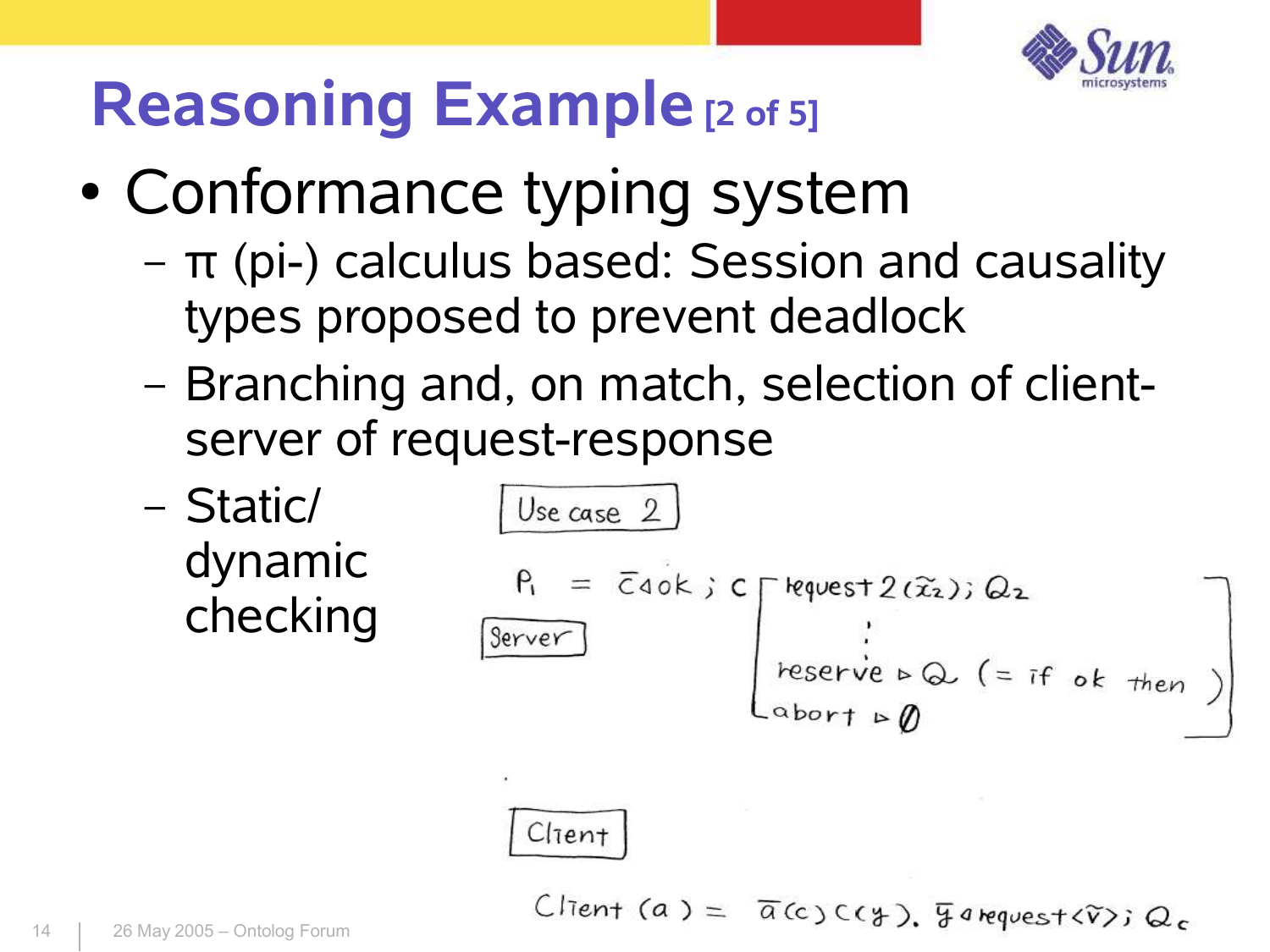

### **Reasoning Example [3 of 5]**

- Formal choreography
	- Based on roles and interactions
	- Describes conversations in π
	- Defines  $C\!L_{_{P}}$  *(*semantic auxiliary language)
	- Maps conversations to semantics

 $C_P ::= \mathbf{0} | m | C_P; C_P | C_P | C_P | C_P + C_P$  $m ::= (\rho_A, \rho_B, o, \tilde{x}, \tilde{y}, dir)$ 

> (INTERACTION)  $(\rho_A, \rho_B, \sigma, \bar{x}, \bar{y}, d\bar{x}) \rightarrow 0$

$$
\begin{aligned} &\stackrel{\text{(SBOWMOE)}}{C_P \to C_P} \\ &\stackrel{\textstyle C_P \to C_P}{C_P; D_P \to C_P; D_P} \end{aligned}
$$

$$
\begin{array}{c}\n\text{(PARALI31.)} \\
\hline\nC_P \rightarrow C_P' \\
\hline\nC_P \mid D_P \rightarrow C_P' \mid D_P\n\end{array}
$$

$$
\begin{array}{c} \text{(Cuccat)}\\ C_P \to C_P' \\ \hline C_P + D_P \to C_P' \end{array}
$$

**ISTRUCTURAL CONGRUENCE**  $C_P \mid 0 \equiv C_P$  $0: C_P \equiv C$  $C_P + 0 = C_P$  $C_P + D_P \equiv D_P + C_P \quad C_P \mid D_P \equiv D_P \mid C_P$  $(C_P + D_P) + E_P \equiv C_P + (D_P + E_P)$  $(C_P | D_P) | E_P \equiv C_P | (D_P | E_P)$ 

Link: http://www.cs.unibo.it/~lucchi/pubbl.html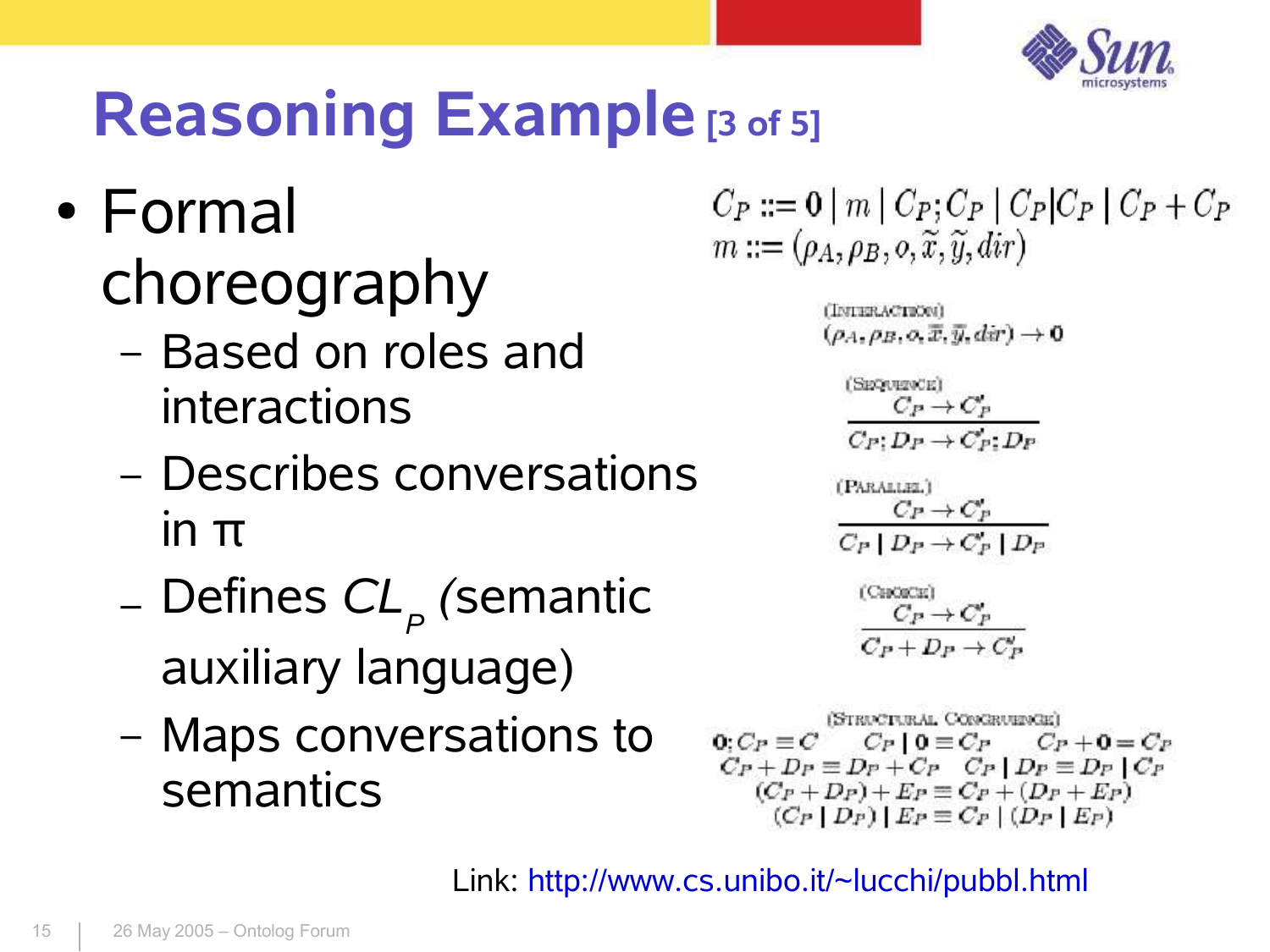

### **Reasoning Example [4 of 5]**

- Semantic reasoning and services – OWL-S, SWRL, WSMO
	- WSDL, UDDI, SOAP, WS-BPEL, etc.
- Emerging mechanisms
	- Metadata and semantic models
	- Similarity measures (moving to semantic reasoning)
	- Abstract service descriptions
	- Process effects: pre- and post-conditions, triggers, etc.
	- Mathematical logic and computation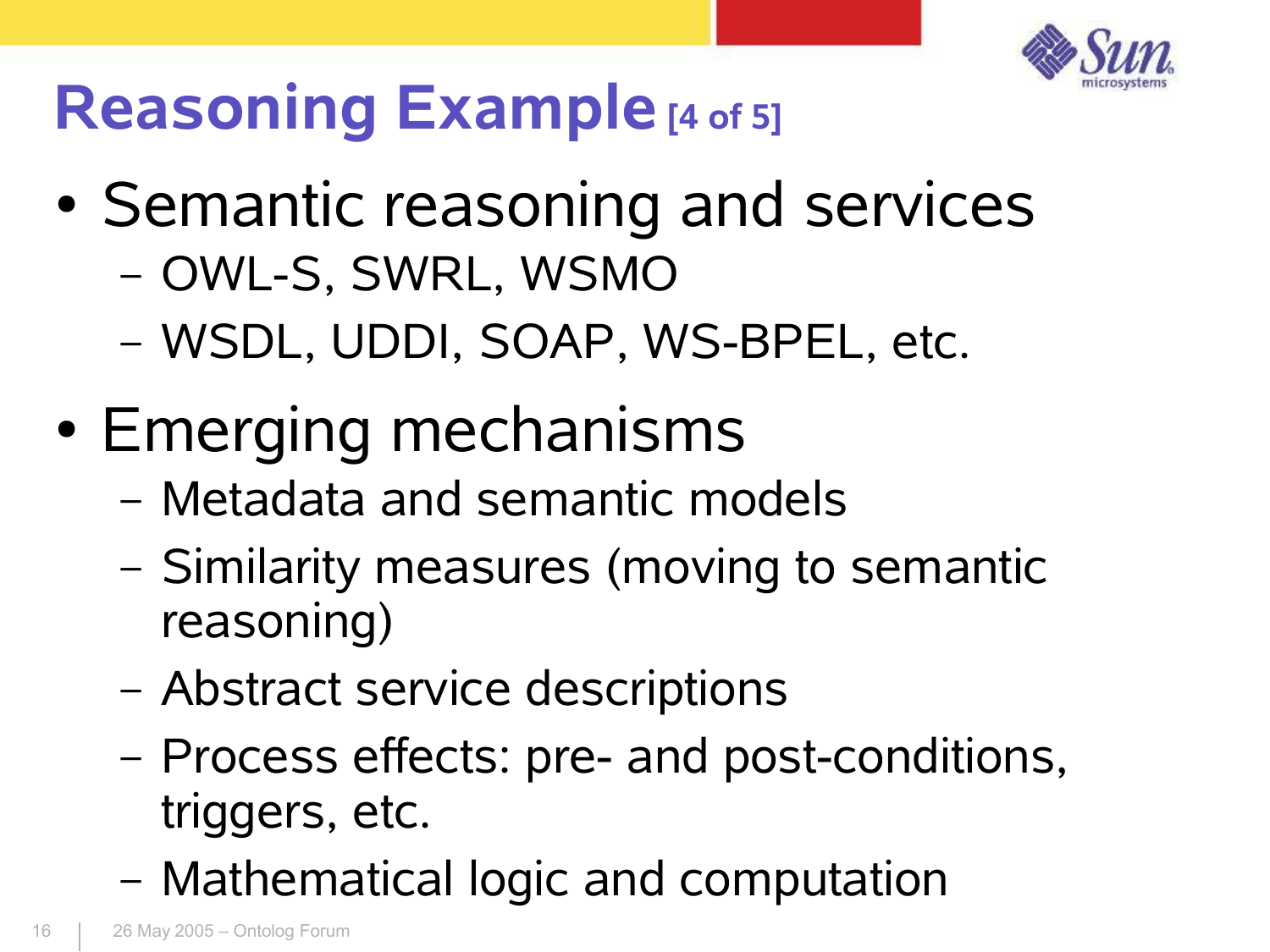

### **Reasoning Example [5 of 5]**

- Process matching
	- Equivalency between activities within a process
		- Structure
		- Content
		- Intent
	- Recognize parallelism occur in processes
	- Combine set theory, bi-simulation, state transitions



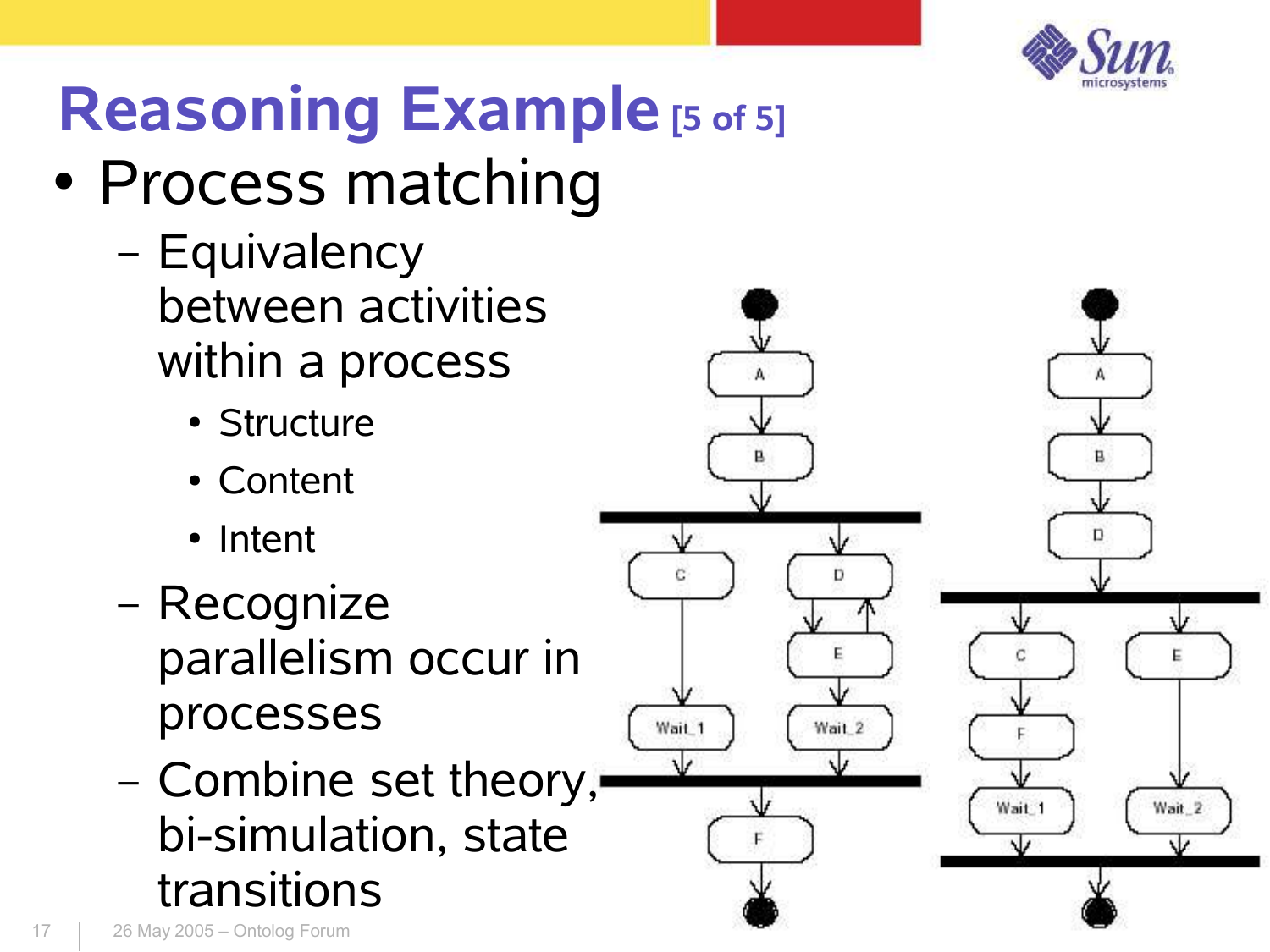

## **Summary and Future Opportunities**

- Leverage today
	- Evidence of building blocks
	- BPM momentum
	- Process complexity (as an asset)
- Exploit tomorrow
	- Identify opportunities to use semantic reasoning to solve operational problems
	- Take iterative steps to build, leverage and use ontological approaches to enable BPM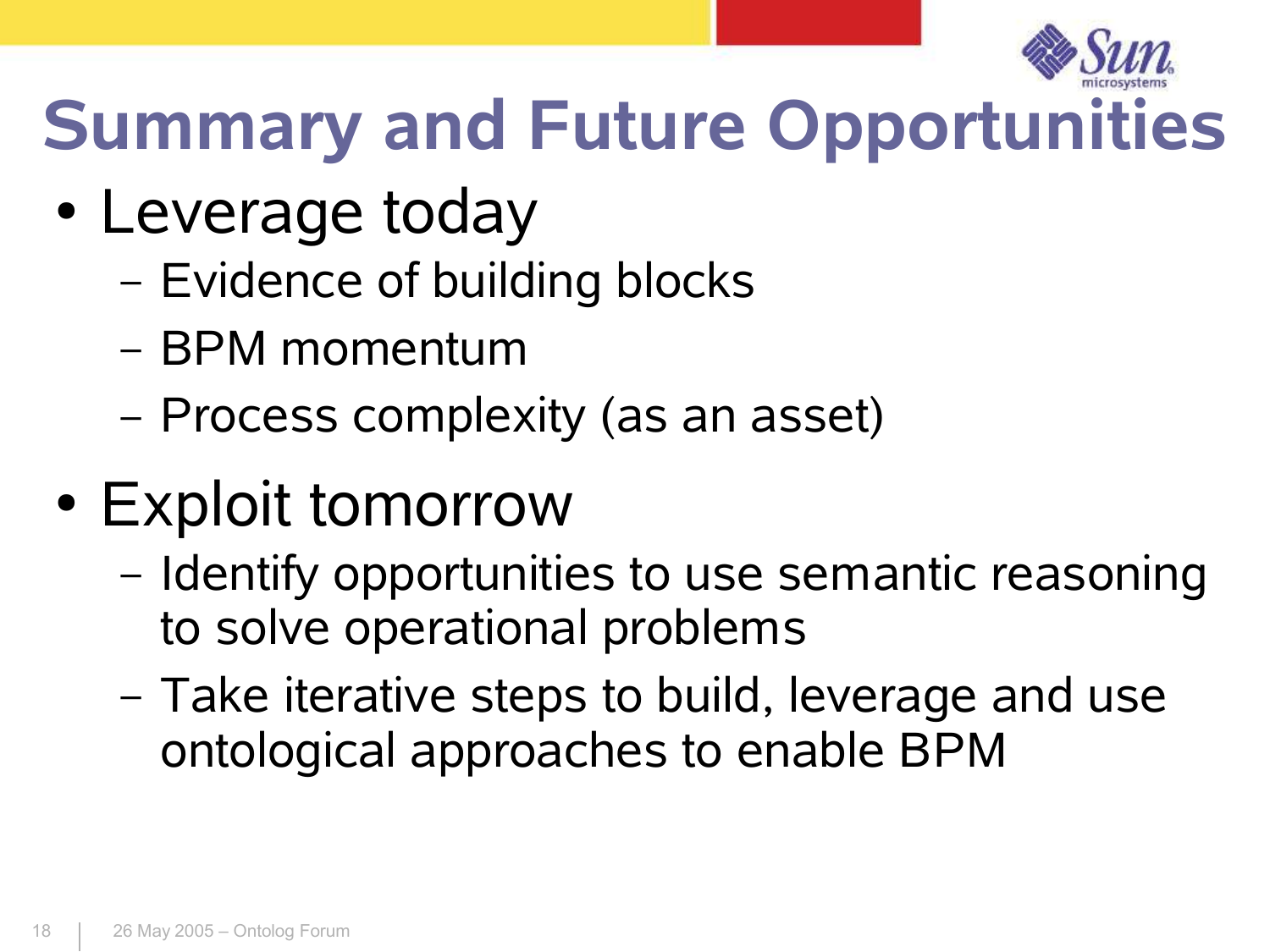### **Some Relevant Links**



- A Comparison of XML Interchange Formats, Jan Mendling et al, August 2004, http://wi.wu-wien.ac.at/~mendling/publications/04-EMISA.pdf
- Process Modelling and Standardization, Jan Mendling, http://www.erpanet.org/events/2004/budapest/presentations/JanMendlingErpanet2004.pdf
- Conformance Type System use cases, related to W3C work, Nobuko Yoshida, July 2004, http://lists.w3.org/Archives/Public/public-ws-chor/2004Jul/0071.html
- OWL-S Overview, http://www.daml.org/services/owl-s/1.1/overview/
- Towards a formal framework for Choreography, N. Busi et al, http://www.cs.unibo.it/~lucchi/pubbl.html
- Process matching, http://www.idealliance.org/papers/xmle03/ebxmlslides/folmer/folmer.pdf and http://www.openxchange.org/
- OWL-S' Relationship to Selected Other Technologies, Nov 2004 W3C, http://www.w3.org/Submission/2004/SUBM-OWL-S-related-20041122/#bpel
- NIST Test Bed Activity Update, Serm Kulvatunyou et al, http://www.openapplications.org/downloads/meetings/20050503-gaithersburg/Weds/2005-05-04-OAGMeetingNISTB2BTestbedActivitiesUpdate.pdf
- JSR-208: Java™ Business Integration, http://www.jcp.org/en/jsr/detail?id=208
- WS-BPEL, OASIS, draft, May 2005,http://www.oasis-open.org/committees/document.php?document\_id=12791&wg\_abbrev=wsbpel
- BPMN, BPMI, 2004: http://www.bpmn.org; BPML, BPMI, http://www.bpmi.org
- OASIS ebBP, April 2005 core: http://www.oasis-open.org/committees/document.php?document\_id=12259&wg\_abbrev=ebxml-bp – Note: Signal, supplements and artifacts packages available on site.
- W3C WS-Choreography, WS-CDL, December 2004, http://lists.w3.org/Archives/Public/public-ws-chor/2004Dec/0042.html
- BPDM, Object Management Group, http://www.omg.org/cgi-bin/doc?bei/2003-1-6 (RFP)
- UN/CEFACT Modeling Methodology, N090/R10, http://www.ifs.univie.ac.at/untmq/
	- 19 26 May 2005 Ontolog Forum